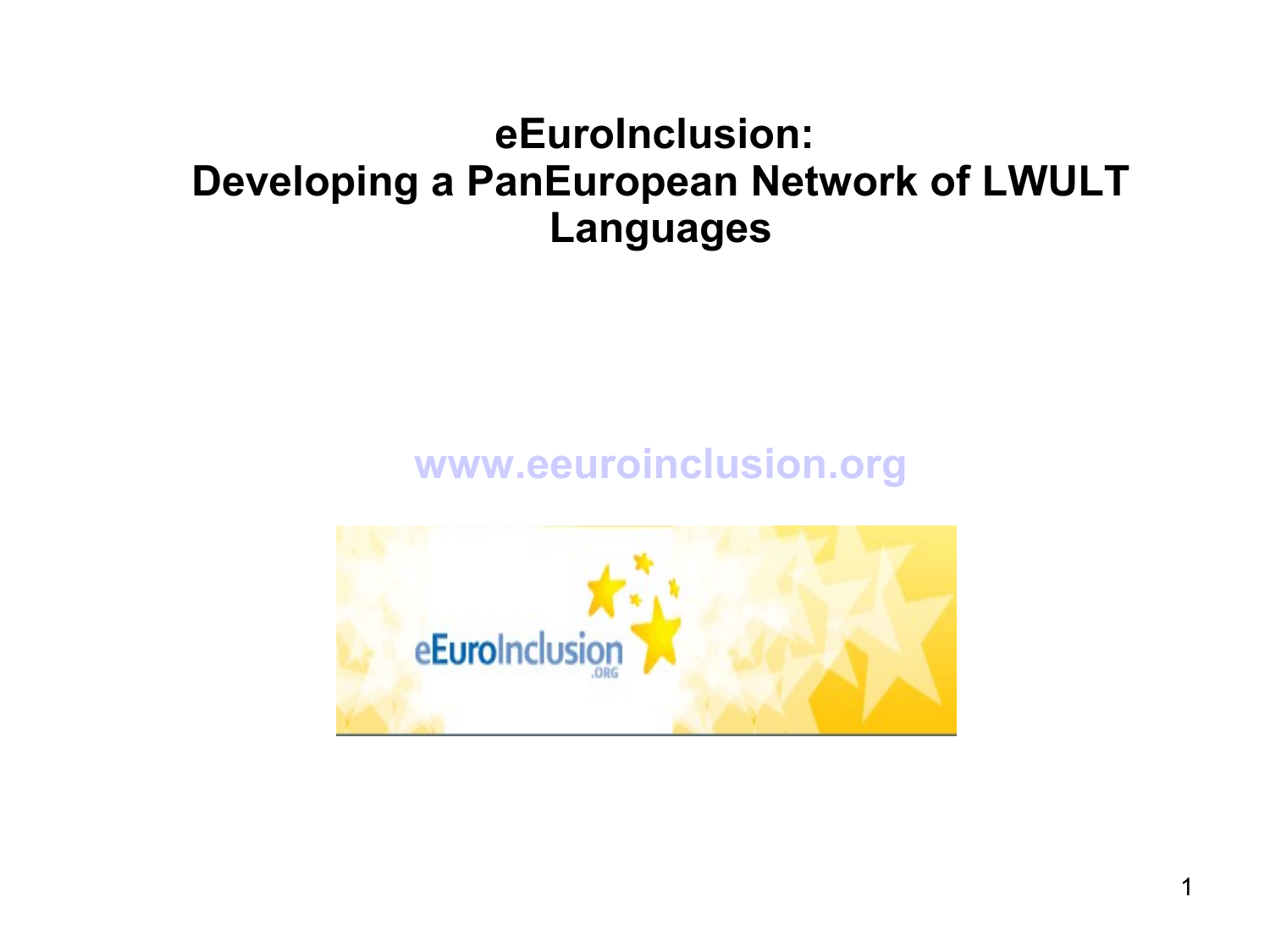## **eEuroInclusion: Developing a PanEuropean Network of LWULT Languages**

- European LWULT languages
- information about languages and services
- Different institutions and organizations
- Forum: linguistics, languages, teaching and dissemination
- PanEuropean conference for the Association of LWULT languages
- Research articles about methodology experiences and transfer (A Communicative Student-Centered Approach to Teaching; Learn your Student; e-Learning, Languages and Things that You Cannot Leave Behind, etc.)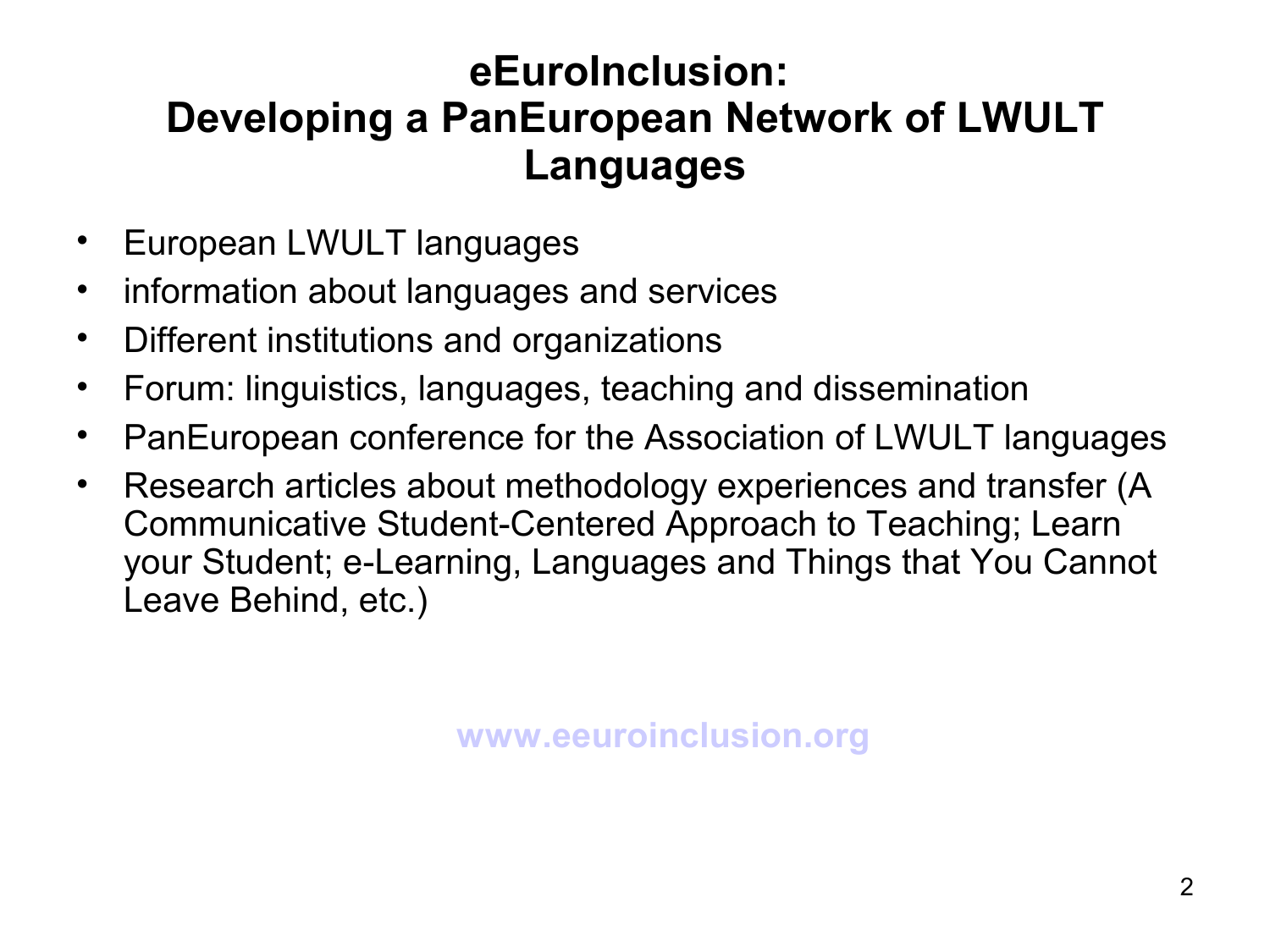## **eEuroInclusion: Developing a PanEuropean Network of LWULT Languages**

Objectives:

- Act as a portal for providing awareness, disseminating, informing and maintaining contact with all the European LWULT languages centres
- Promote the European educational and cultural heritage
- eEuro Inclusion gives LWULT LRCs greater visibility
- Exchange of knowledge, expertise and experiences among the centres devoted to LWULT languages: common European enrichment
- Act as a channel of information for seekers of the services providers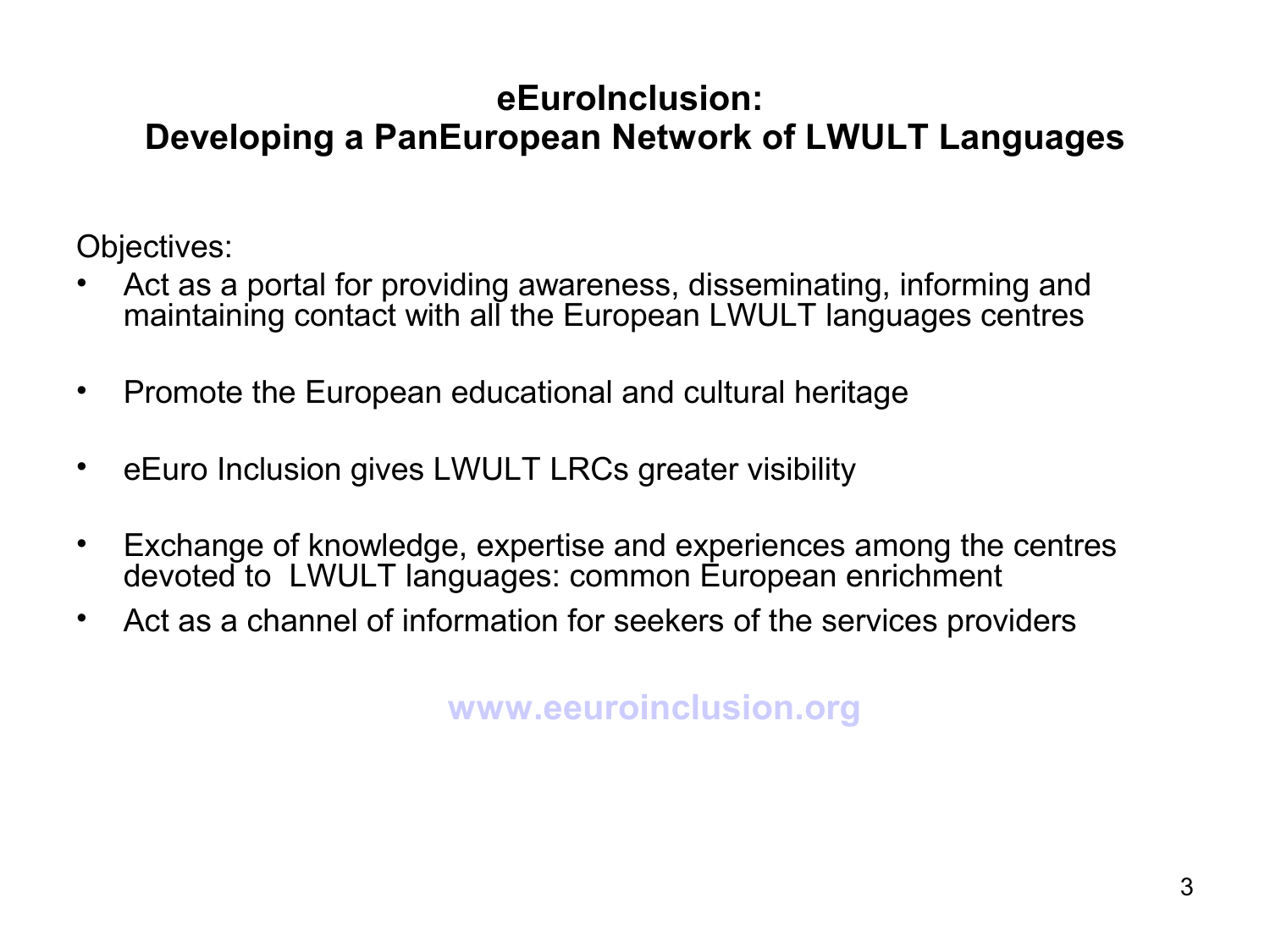Updateness of contents:

- Language resource centres (LRC's) activities
- European projects and conferences
- Disseminating tool for other institutional events and for Socrates projects and actitivities

Web sections:

- 1. News and Events
- 2. Courses and Resources

3. Research: general language, LWULT languages, methodology on LWULT languages, linguistic miscellany, literature, culture, other

- 4. Jobs
- 5. Forum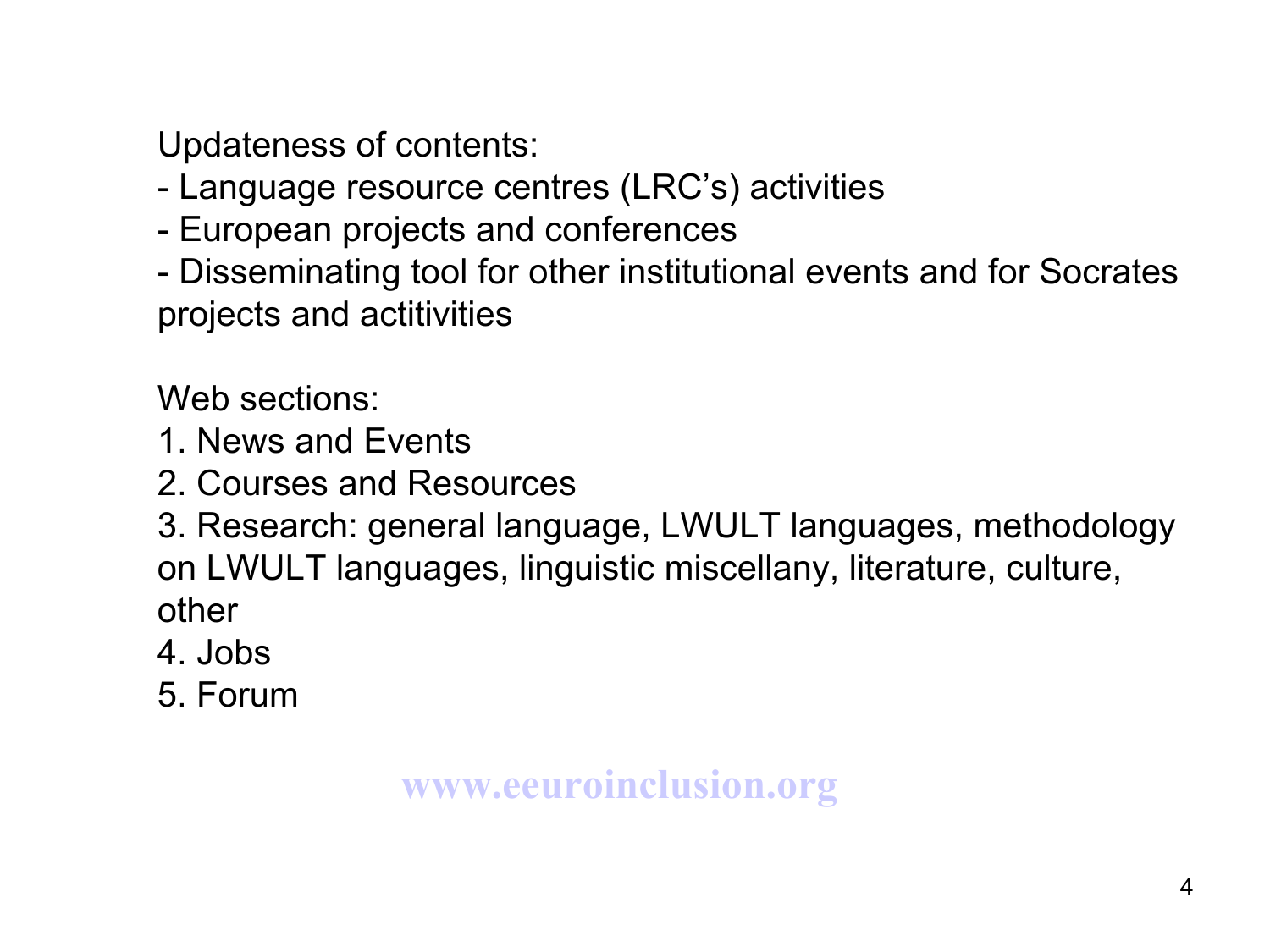*Teaching:* 

-providing information and promoting contact with linguistic services centres:

> traditional teaching centres, online teaching, autonomous learning centres, centres devoted to the design of materials (either aimed to paper-based or on-line publication)

-*Dissemination* channels:

Local, regional, national or international levels:

- conferences, congresses, fairs, etc.
- languages centres, schools, embassies and consulates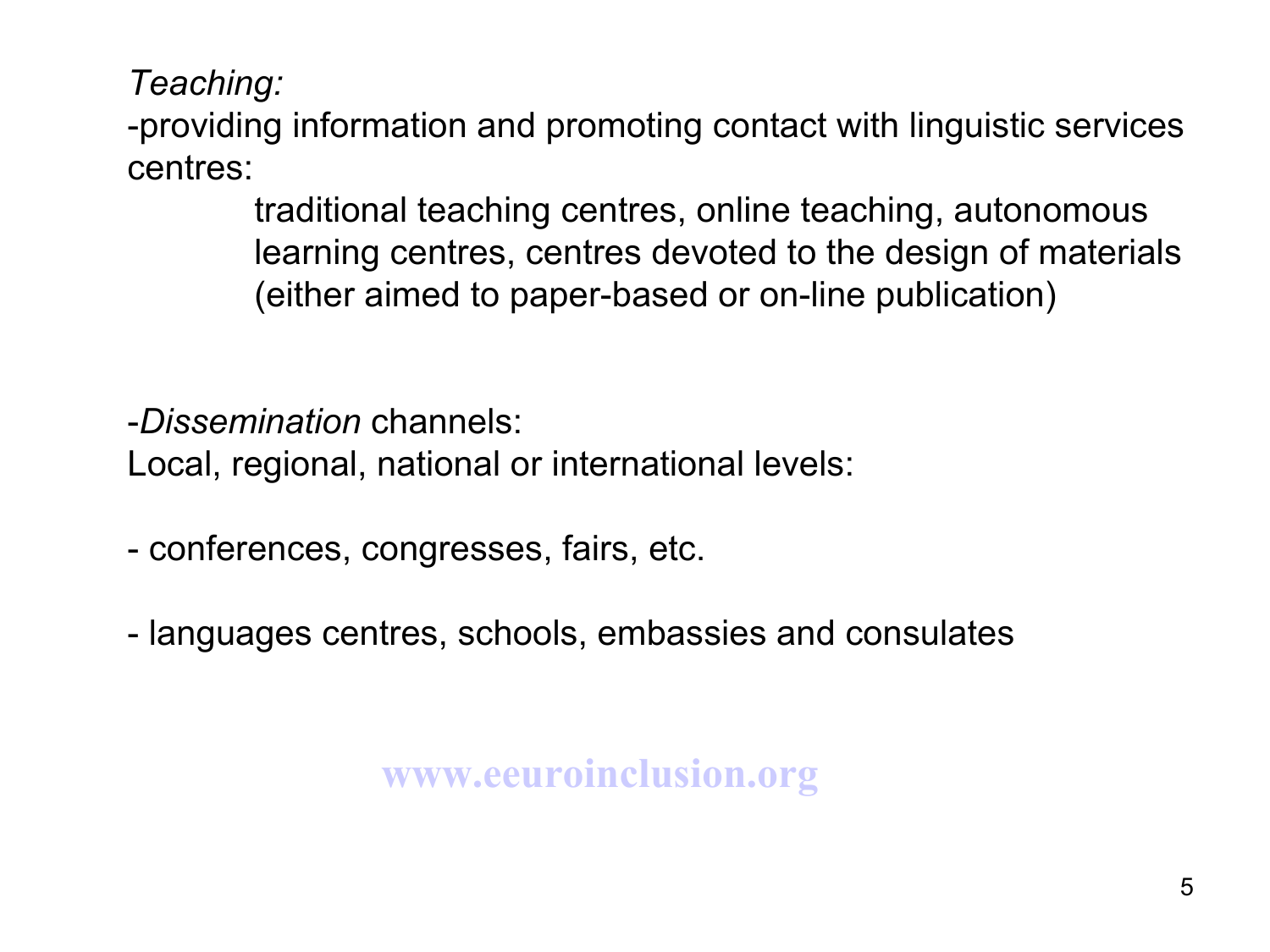Main achievement of eEuroInclusion:

*DISSEMINATION*

- transfering information about the project itself

- transfering information about LWULT languages
- channel of dissemination of other projects
- contact tool for teachers, students and seekers of services of European less popular languages